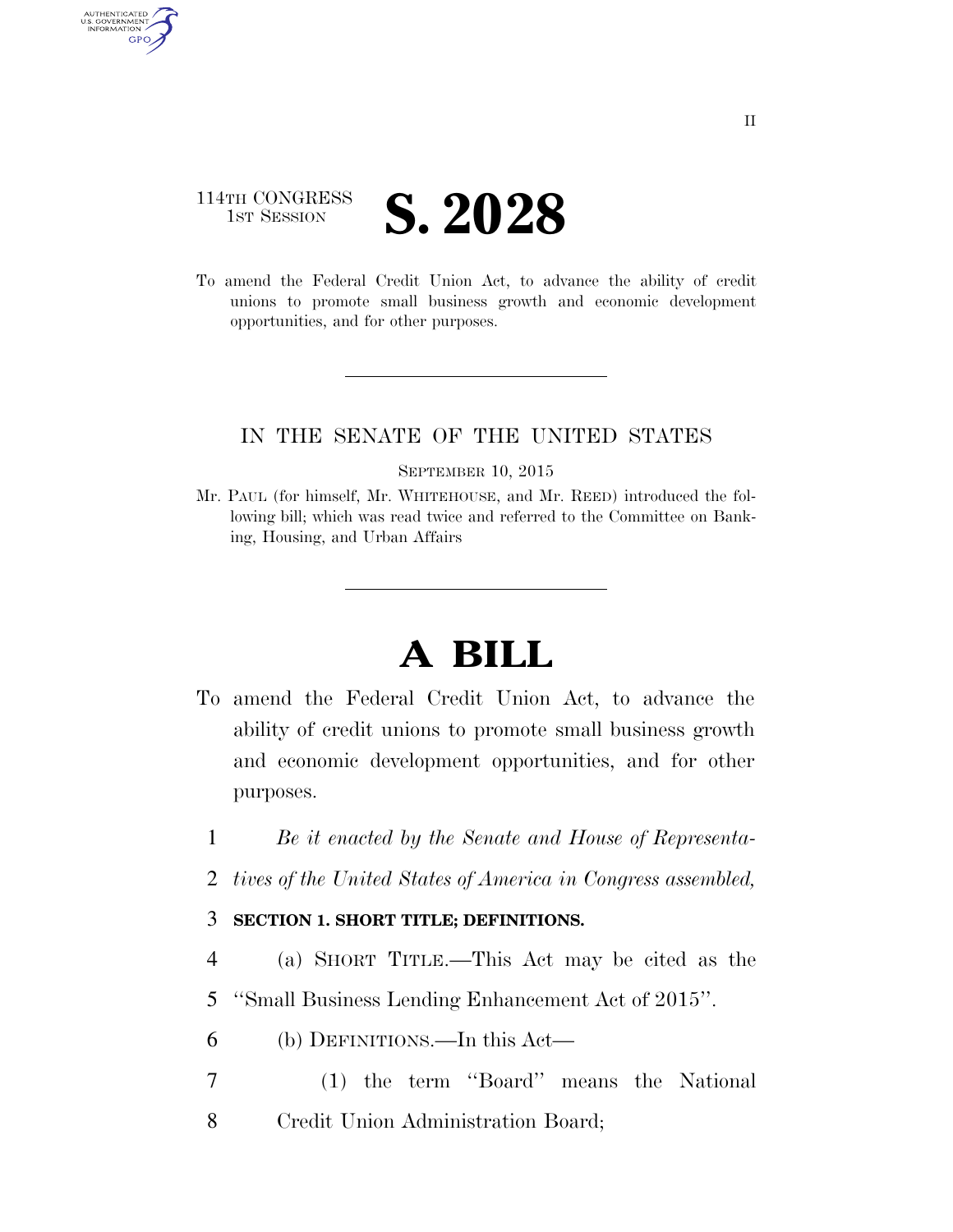| $\mathbf{1}$   | $(2)$ the term "insured credit union" has the               |
|----------------|-------------------------------------------------------------|
| $\overline{2}$ | same meaning as in section 101 of the Federal               |
| 3              | Credit Union Act (12 U.S.C. 1752);                          |
| $\overline{4}$ | $(3)$ the term "member business loan" has the               |
| 5              | same meaning as in section $107A(c)(1)$ of the Fed-         |
| 6              | eral Credit Union Act $(12 \text{ U.S.C. } 1757a(c)(1));$   |
| 7              | $(4)$ the term "net worth" has the same meaning             |
| 8              | as in section $107A(c)(2)$ of the Federal Credit Union      |
| 9              | Act $(12 \text{ U.S.C. } 1757a(c)(2));$ and                 |
| 10             | (5) the term "well capitalized" has the same                |
| 11             | meaning as in section $216(c)(1)(A)$ of the Federal         |
| 12             | Credit Union Act (12 U.S.C. 1790d(c)(1)(A)).                |
| 13             | SEC. 2. LIMITS ON MEMBER BUSINESS LOANS.                    |
| 14             | Effective 6 months after the date of enactment of this      |
| 15             | Act, section $107A(a)$ of the Federal Credit Union Act (12) |
| 16             | U.S.C. $1757a(a)$ is amended to read as follows:            |
| 17             | $``(a)$ LIMITATION.—                                        |
| 18             | $\lq(1)$ In GENERAL.—Except as provided in para-            |
| 19             | graph (2), an insured credit union may not make             |
| 20             | any member business loan that would result in the           |
| 21             | total amount of such loans outstanding at that cred-        |
| 22             | it union at any one time to be equal to more than           |
| 23             | the lesser of-                                              |
| 24             | "(A) $1.75$ times the actual net worth of                   |
| 25             | the credit union; or                                        |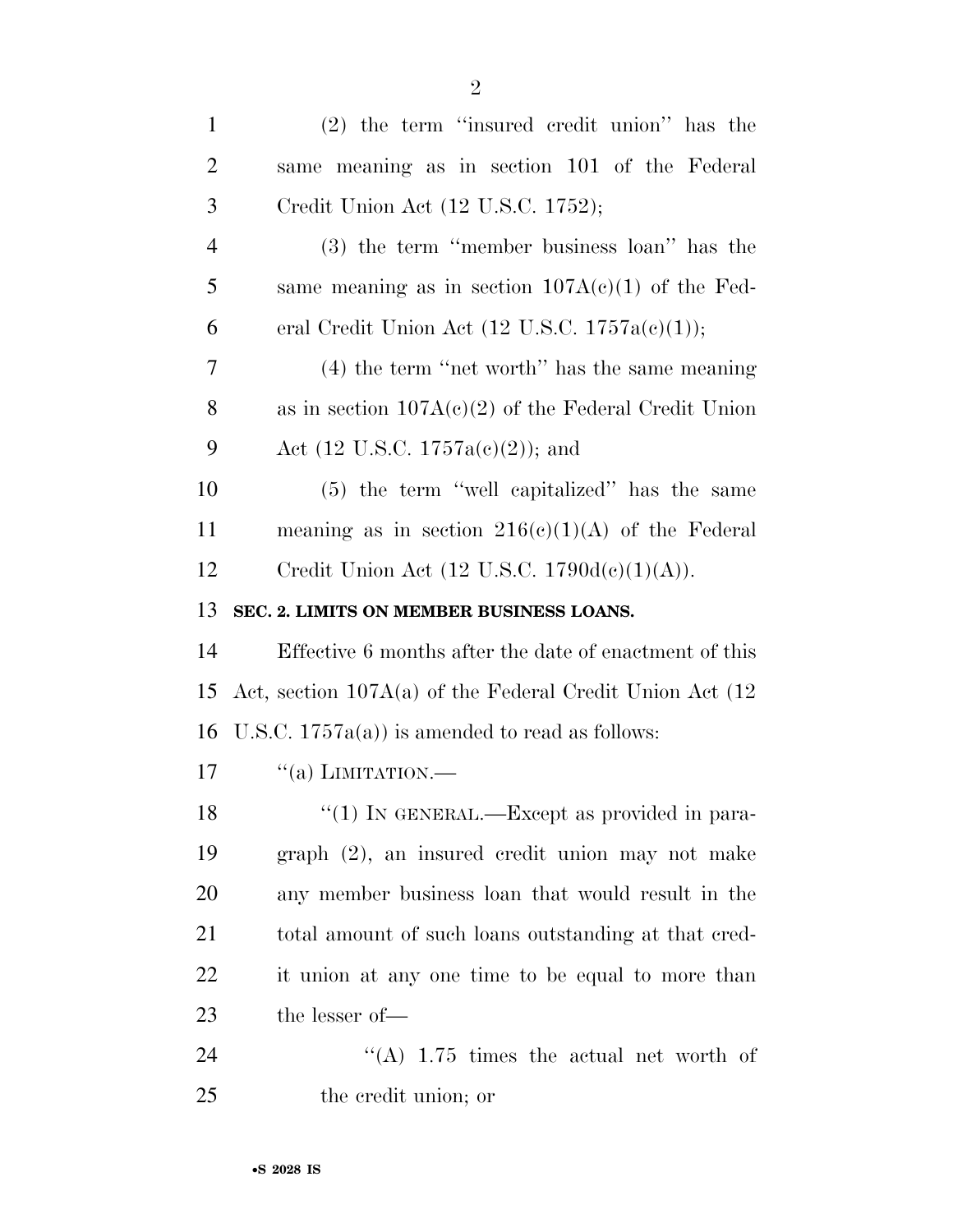1 ''(B) 12.25 percent of the total assets of 2 the credit union.

 ''(2) ADDITIONAL AUTHORITY.—The Board may approve an application by an insured credit union upon a finding that the credit union meets the criteria under this paragraph to make 1 or more member business loans that would result in a total amount of such loans outstanding at any one time of not more than 27.5 percent of the total assets of the credit union, if the credit union—

11 ''(A) had member business loans out- standing at the end of each of the 4 consecutive quarters immediately preceding the date of the application, in a total amount of not less than 80 percent of the applicable limitation under **paragraph**  $(1)$ ;

17  $\langle G \rangle$  is well capitalized, as defined in sec-18 tion  $216(e)(1)(A);$ 

 ''(C) can demonstrate at least 5 years of experience of sound underwriting and servicing of member business loans;

  $(1)$  has the requisite policies and experi- ence in managing member business loans; and  $\langle E \rangle$  has satisfied other standards that the Board determines are necessary to maintain the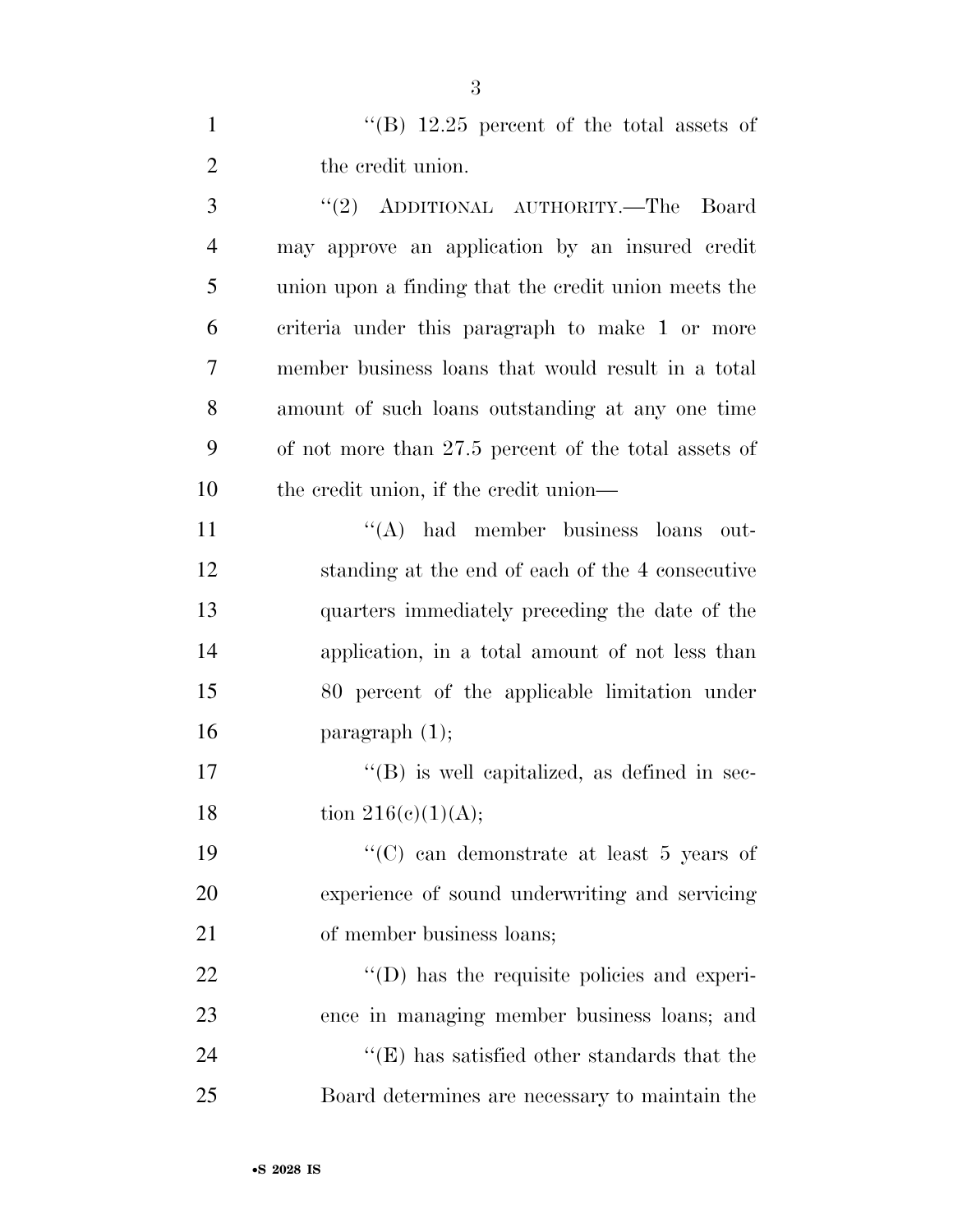safety and soundness of the insured credit union.

3 "(3) EFFECT OF NOT BEING WELL CAPITAL- IZED.—An insured credit union that has made mem- ber business loans under an authorization under paragraph (2) and that is not, as of its most recent quarterly call report, well capitalized, may not make any member business loans, until such time as the credit union becomes well capitalized (as defined in 10 section  $216(c)(1)(A)$ , as reflected in a subsequent quarterly call report, and obtains the approval of the Board.''.

### **SEC. 3. IMPLEMENTATION.**

 (a) TIERED APPROVAL PROCESS.—The Board shall develop a tiered approval process, under which an insured credit union gradually increases the amount of member business lending in a manner that is consistent with safe and sound operations, subject to the limits established under section 107A(a)(2) of the Federal Credit Union Act 20 (12 U.S.C.  $1757a(a)(2)$ ), as amended by this Act. The rate of increase under the process established under this paragraph may not exceed 30 percent per year.

 (b) RULEMAKING REQUIRED.—The Board shall issue proposed rules, not later than 6 months after the date of enactment of this Act, to establish the tiered approval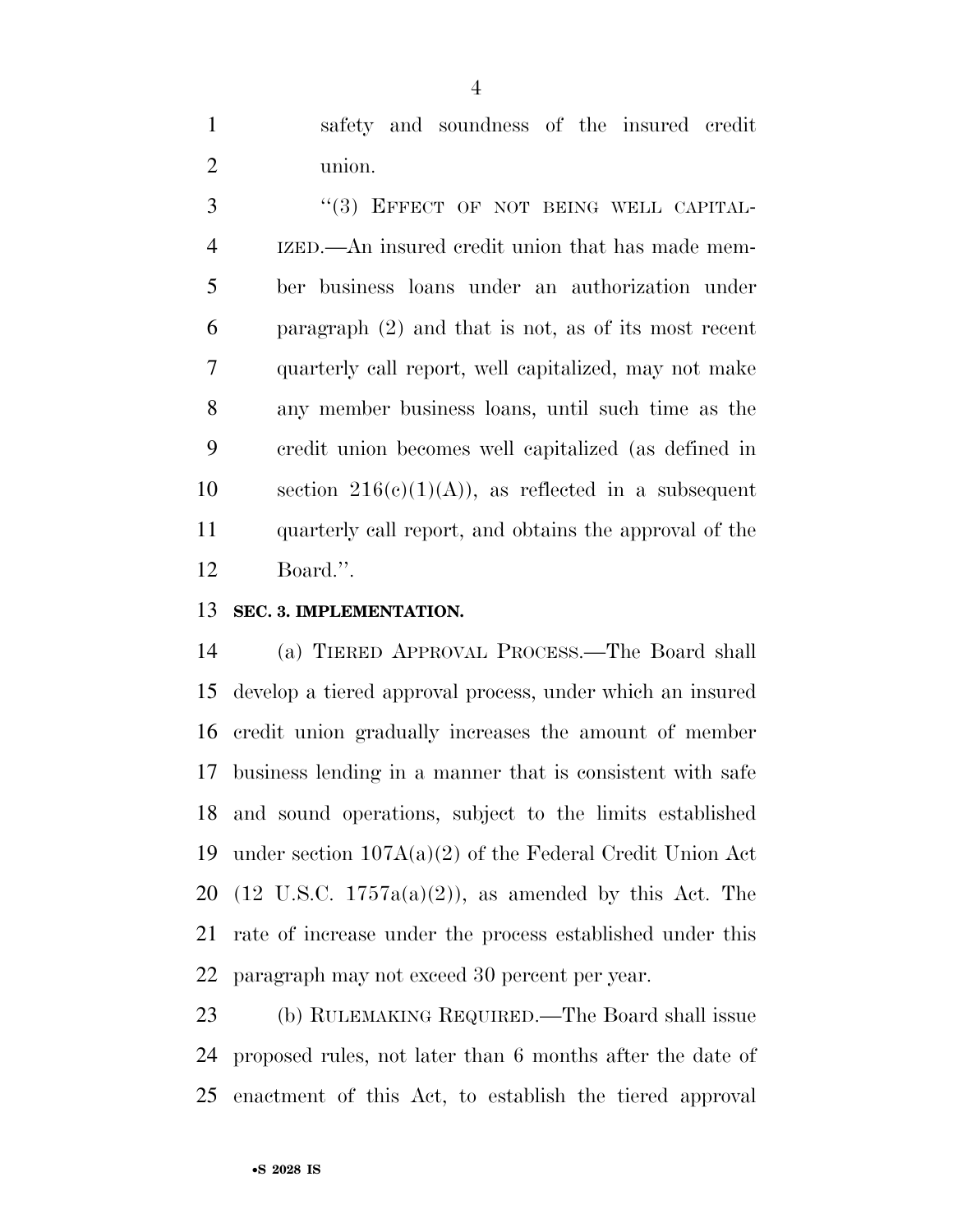process required under subsection (a). The tiered approval process shall establish standards designed to ensure that the new business lending capacity authorized under sec- tion 107A(a) of the Federal Credit Union Act (12 U.S.C. 5 1757a(a)), as amended by this Act, is being used only by insured credit unions that are well-managed and well cap- italized, as required under section 107A(a) of the Federal Credit Union Act (12 U.S.C. 1757a(a)), as amended by this Act, and as defined by the rules issued by the Board under this subsection.

 (c) CONSIDERATIONS.—In issuing rules required under this section, the Board shall consider—

 (1) the experience level of the institutions, in- cluding a demonstrated history of sound member business lending;

16 (2) the criteria under section  $107A(a)(2)$  of the Federal Credit Union Act (12 U.S.C. 1757a(a)(2)), as amended by this Act; and

 (3) such other factors as the Board determines necessary or appropriate.

 **SEC. 4. REPORTS TO CONGRESS ON MEMBER BUSINESS LENDING.** 

23 (a) REPORT OF THE BOARD.—

24 (1) IN GENERAL.—Not later than 3 years after the date of enactment of this Act, the Board shall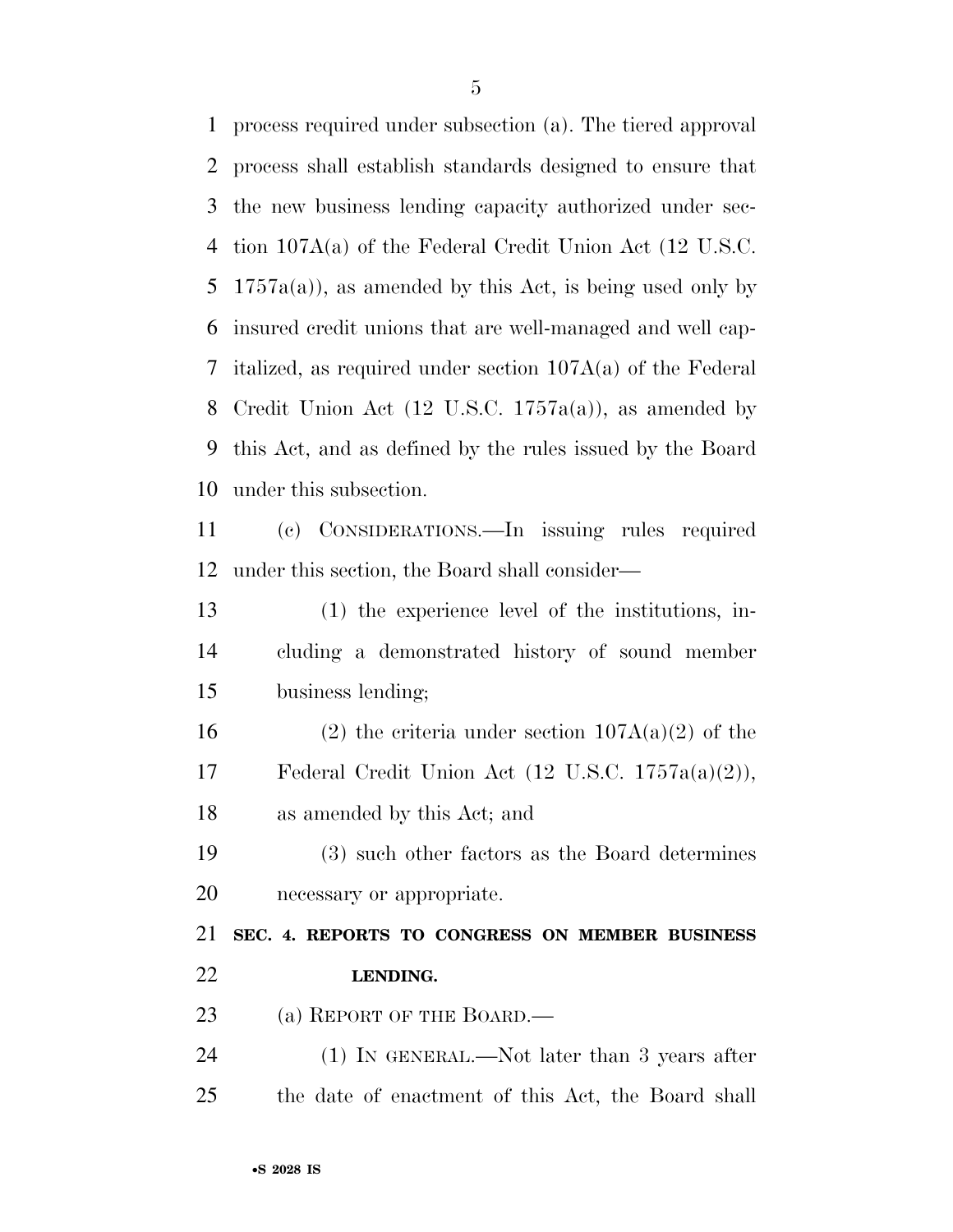| $\mathbf{1}$   | submit a report to Congress on member business     |
|----------------|----------------------------------------------------|
| $\overline{2}$ | lending by insured credit unions.                  |
| 3              | (2) REPORT.—The report required under para-        |
| $\overline{4}$ | graph(1) shall include—                            |
| 5              | (A) the types and asset size of insured            |
| 6              | credit unions making member business loans         |
| $\overline{7}$ | and the member business loan limitations appli-    |
| 8              | cable to the insured credit unions;                |
| 9              | (B) the overall amount and average size of         |
| 10             | member business loans by each insured credit       |
| 11             | union;                                             |
| 12             | (C) the ratio of member business loans by          |
| 13             | insured credit unions to total assets and net      |
| 14             | worth;                                             |
| 15             | (D) the performance of the member busi-            |
| 16             | ness loans, including delinquencies and net        |
| 17             | charge offs;                                       |
| 18             | (E) the effect of this Act and the amend-          |
| 19             | ments made by this Act on the number of in-        |
| 20             | sured credit unions engaged in member busi-        |
| 21             | ness lending, any change in the amount of          |
| 22             | member business lending, and the extent to         |
| 23             | which any increase is attributed to the change     |
| 24             | in the limitation in section $107A(a)$ of the Fed- |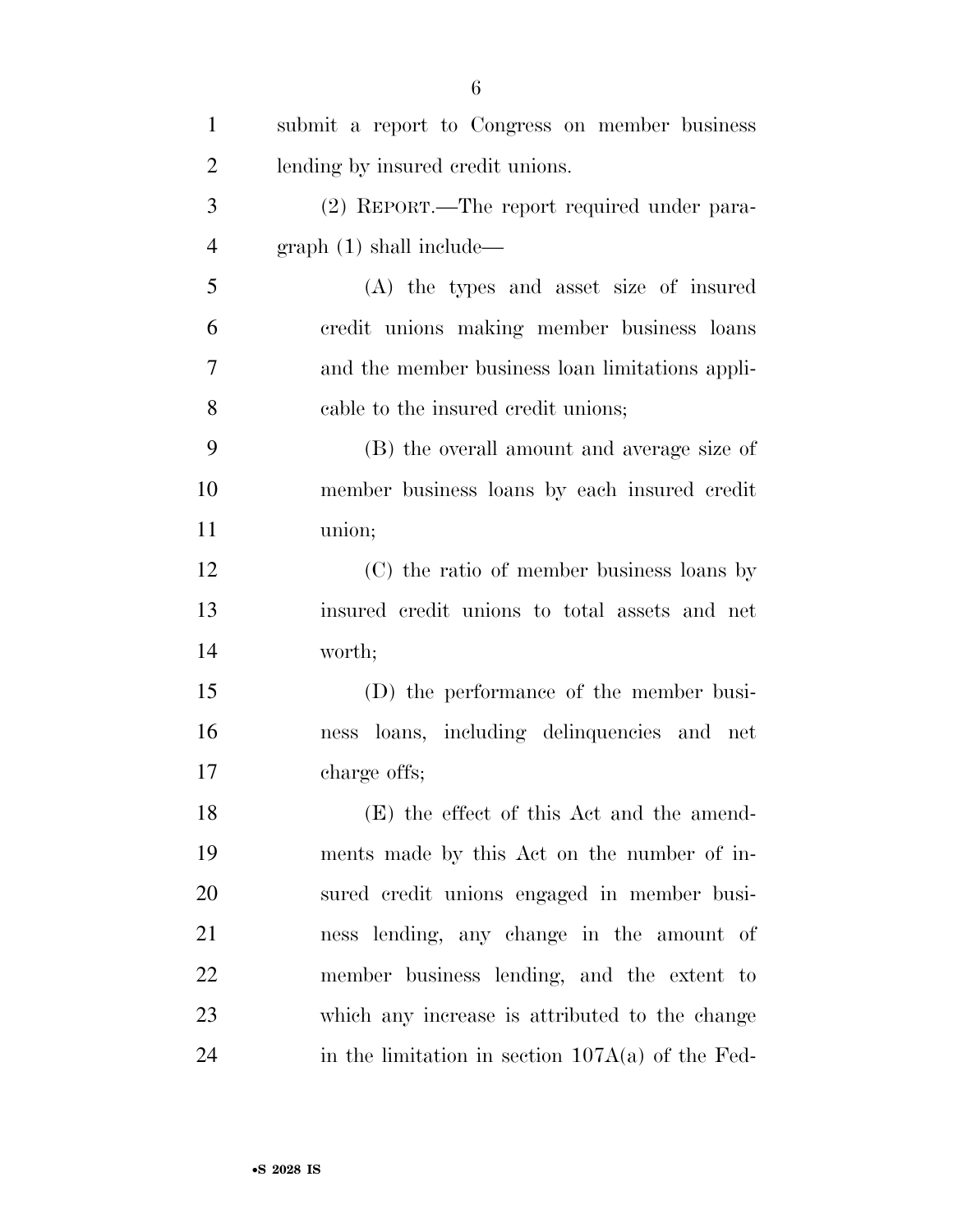| eral Credit Union Act $(12 \text{ U.S.C. } 1757a(a))$ , as |
|------------------------------------------------------------|
| amended by this Act;                                       |

 (F) the number, types, and asset size of insured credit unions that were denied or ap- proved by the Board for increased member 6 business loans under section  $107A(a)(2)$  of the Federal Credit Union Act (12 U.S.C. 8 1757a(a)(2)), as amended by this Act, including denials and approvals under the tiered approval process;

 (G) the types and sizes of businesses that receive member business loans, the duration of the credit union membership of the businesses at the time of the loan, the types of collateral used to secure member business loans, and the income level of members receiving member busi-ness loans; and

 (H) the effect of any increases in member business loans on the risk to the National Cred- it Union Share Insurance Fund and the assess-ments on insured credit unions.

22 (b) GAO STUDY AND REPORT.—

 (1) STUDY.—The Comptroller General of the United States shall conduct a study on the status of